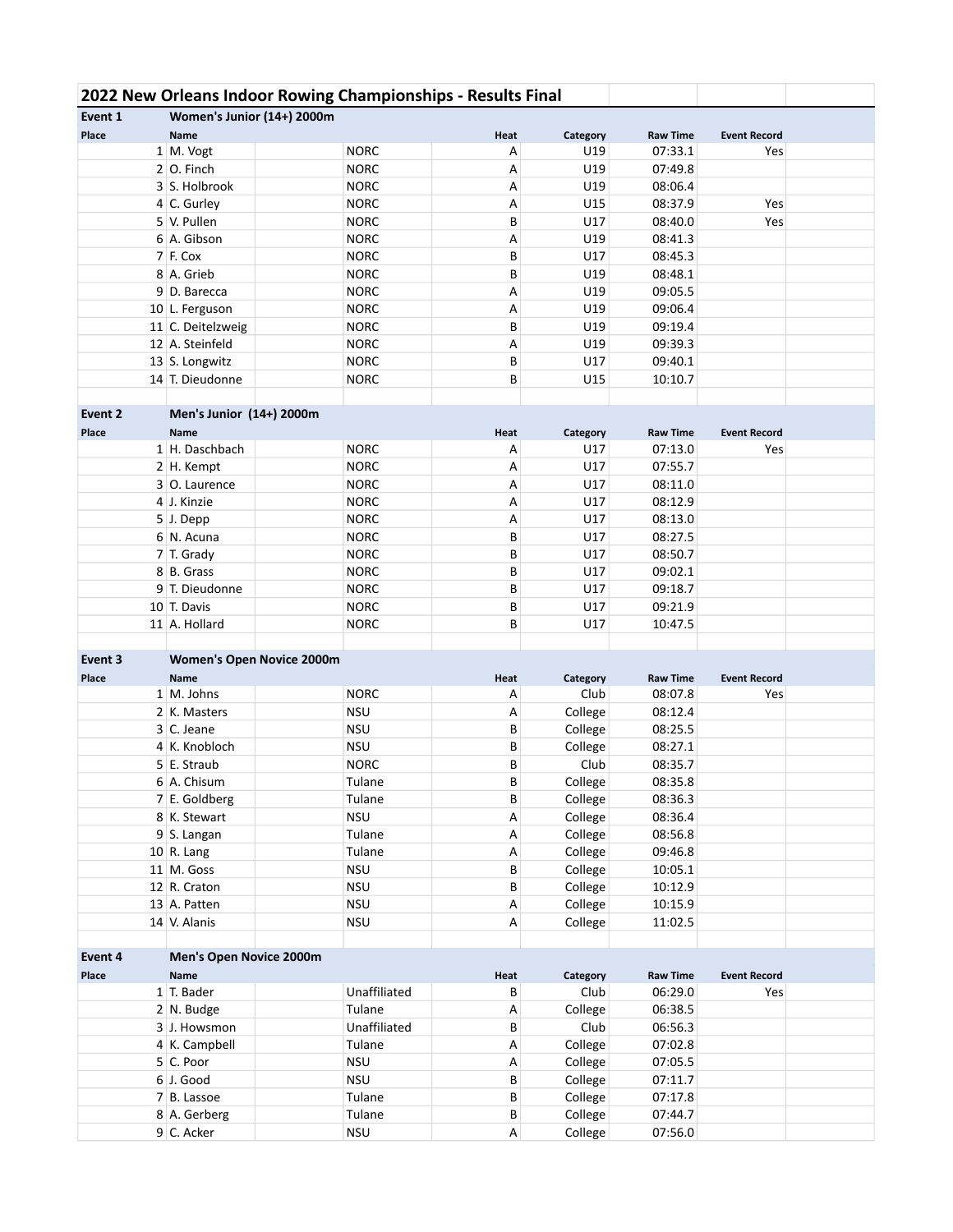|          |                                            | $10$ G. Gold                 | <b>NSU</b>                               |        | А      | College          | 07:58.4                    |                     |  |  |  |
|----------|--------------------------------------------|------------------------------|------------------------------------------|--------|--------|------------------|----------------------------|---------------------|--|--|--|
|          |                                            | 11 B. Garlington             | <b>NSU</b>                               |        | B      | College          | 08:18.4                    |                     |  |  |  |
|          |                                            | 12 T. Huynh                  |                                          | Tulane | А      | College          | 08:23.3                    |                     |  |  |  |
|          |                                            | 13 H. Umphreyville           |                                          | Tulane | B      | College          | 08:50.9                    |                     |  |  |  |
|          |                                            |                              |                                          |        |        |                  |                            |                     |  |  |  |
| Event 5  | Women's Masters (30+, 40+, 50+, 60+) 2000m |                              |                                          |        |        |                  |                            |                     |  |  |  |
| Place    |                                            | <b>Name</b>                  |                                          |        | Heat   | Category         | <b>Raw Time</b>            | <b>Event Record</b> |  |  |  |
|          |                                            | 1 D. Mackendrick             | <b>NORC</b>                              |        | Α      |                  | 07:58.0<br>D               | Yes                 |  |  |  |
|          |                                            | 1 C. Cooley                  | <b>NORC</b>                              |        | Α      |                  | В<br>08:35.1               |                     |  |  |  |
|          |                                            |                              |                                          |        |        |                  |                            |                     |  |  |  |
| Event 6  |                                            |                              | Men's Masters (30+, 40+, 50+, 60+) 2000m |        |        |                  |                            |                     |  |  |  |
| Place    |                                            | <b>Name</b>                  |                                          |        | Heat   | Category         | <b>Raw Time</b>            | <b>Event Record</b> |  |  |  |
|          |                                            | 1 B. McKee                   | <b>NORC</b>                              |        | А      |                  | 07:29.6<br>F               | Yes                 |  |  |  |
|          |                                            | 1 W. Longwitz                | <b>NORC</b>                              |        | А      |                  | D<br>07:37.3               |                     |  |  |  |
|          |                                            | 1 M. Crimmins                | <b>NORC</b>                              |        | А      |                  | С<br>08:35.1               |                     |  |  |  |
|          |                                            |                              |                                          |        |        |                  |                            |                     |  |  |  |
| Event 7  |                                            | Women's Open 2000m           |                                          |        |        |                  |                            |                     |  |  |  |
| Place    |                                            | <b>Name</b>                  |                                          |        | Heat   | Category         | <b>Raw Time</b>            | <b>Event Record</b> |  |  |  |
|          |                                            | 1 V. Dettinger               | <b>NSU</b>                               |        | Α      | College          | 07:32.0                    | Yes                 |  |  |  |
|          |                                            | 2 E. Kosowski                |                                          | Tulane | А      | College          | 07:35.6                    |                     |  |  |  |
|          |                                            | 3 M. Szekely                 | <b>NSU</b>                               |        | B      | College          | 08:04.8                    |                     |  |  |  |
|          |                                            | 4 C. Revelry                 | <b>NORC</b>                              |        | B      | Club             | 08:19.4                    |                     |  |  |  |
|          |                                            | 5 K. Adams                   | <b>NSU</b>                               |        | B      | College          | 08:21.2                    |                     |  |  |  |
|          |                                            | 6 A. Kitishian               | <b>NSU</b>                               |        | Α      | College          | 08:22.9                    |                     |  |  |  |
|          |                                            | 7 A. Farris                  | <b>NSU</b>                               |        | Α      | College          | 09:29.8                    |                     |  |  |  |
|          |                                            |                              |                                          |        |        |                  |                            |                     |  |  |  |
| Event 8  |                                            | Men's Open 2000m             |                                          |        |        |                  |                            |                     |  |  |  |
| Place    |                                            | <b>Name</b>                  |                                          |        | Heat   |                  | <b>Raw Time</b>            |                     |  |  |  |
|          |                                            | 1 P. Craddock                | ABC                                      |        | Α      | Category<br>Club | 06:45.5                    | <b>Event Record</b> |  |  |  |
|          |                                            | 2 A. Kral                    |                                          | Tulane | Α      | College          | 06:46.5                    |                     |  |  |  |
|          |                                            | 3 R. Johnson                 | <b>NSU</b>                               |        | А      |                  | 07:00.6                    |                     |  |  |  |
|          |                                            | 4 F. Kirikian                |                                          | Tulane | Α      | College          | 07:02.5                    |                     |  |  |  |
|          |                                            | 5 S. Juneau                  | <b>NSU</b>                               |        |        | College          | 07:03.3                    |                     |  |  |  |
|          |                                            |                              |                                          |        | А      | College          |                            |                     |  |  |  |
|          |                                            | 6 J. Prock<br>7 H. Bell      | <b>NSU</b>                               |        | А      | College          | 07:18.4                    |                     |  |  |  |
|          |                                            |                              | <b>NSU</b>                               |        | Α      | College          | 07:46.7                    |                     |  |  |  |
|          |                                            |                              |                                          |        |        |                  |                            |                     |  |  |  |
| Event 9  |                                            |                              | Women's Open Lightweight 2000m           |        |        |                  |                            |                     |  |  |  |
| Place    |                                            | Name                         |                                          |        | Heat   | Category         | <b>Raw Time</b>            | <b>Event Record</b> |  |  |  |
|          |                                            | 1 C. Cansler                 |                                          | Tulane | А      | College          | 08:23.8                    |                     |  |  |  |
|          |                                            | 2 P. Hunter                  | <b>NSU</b>                               |        | A      | College<br>Club  | 08:50.1                    |                     |  |  |  |
|          |                                            | 3 L. Stansky                 | <b>NORC</b>                              |        | А      | College          | 09:06.5                    |                     |  |  |  |
|          |                                            | 4 K. Creel<br>5 O. Habetz    | <b>NSU</b><br><b>NSU</b>                 |        | Α<br>А |                  | 09:08.5<br>09:17.7         |                     |  |  |  |
|          |                                            |                              |                                          |        |        | College          |                            |                     |  |  |  |
| Event 10 |                                            | Men's Open Lightweight 2000m |                                          |        |        |                  |                            |                     |  |  |  |
|          |                                            |                              |                                          |        |        |                  |                            |                     |  |  |  |
| Place    |                                            | Name<br>1 W. Kuckro          | <b>NORC</b>                              |        | Heat   | Category<br>Club | <b>Raw Time</b><br>07:05.7 | <b>Event Record</b> |  |  |  |
|          |                                            | 2 J. Hensel                  | <b>NSU</b>                               |        | А      | College          | 07:06.6                    | Yes                 |  |  |  |
|          |                                            | 3 T. Schnieder               | <b>NSU</b>                               |        | А      | College          | 07:20.8                    |                     |  |  |  |
|          |                                            |                              |                                          |        | Α      |                  |                            |                     |  |  |  |
|          |                                            | 4 E. Nobles                  | <b>NSU</b>                               |        | А      | College          | 09:13.8                    |                     |  |  |  |
|          |                                            |                              |                                          |        |        |                  |                            |                     |  |  |  |
| Event 11 |                                            | Women's Junior (14+) 500m    |                                          |        |        |                  |                            |                     |  |  |  |
| Place    |                                            | Name                         |                                          |        | Heat   | Category         | <b>Raw Time</b>            | <b>Event Record</b> |  |  |  |
|          |                                            | 1 M. Vogt                    | <b>NORC</b>                              |        | А      | U19              | 01:40.7                    | Yes                 |  |  |  |
|          |                                            | $2$ O. Finch                 | <b>NORC</b>                              |        | А      | U19              | 01:48.1                    |                     |  |  |  |
|          |                                            | 3 V. Pullen                  | <b>NORC</b>                              |        | В      | U17              | 01:52.3                    | Yes                 |  |  |  |
|          |                                            | 4 S. Holbrook                | <b>NORC</b>                              |        | А      | U19              | 01:52.6                    |                     |  |  |  |
|          |                                            | 5 C. Gurley                  | <b>NORC</b>                              |        | А      | U15              | 01:54.3                    | Yes                 |  |  |  |
|          |                                            | 6 F. Cox                     | <b>NORC</b>                              |        | B      | U17              | 01:56.0                    |                     |  |  |  |
|          |                                            | 7 A. Gibson                  | <b>NORC</b>                              |        | А      | U19              | 01:57.6                    |                     |  |  |  |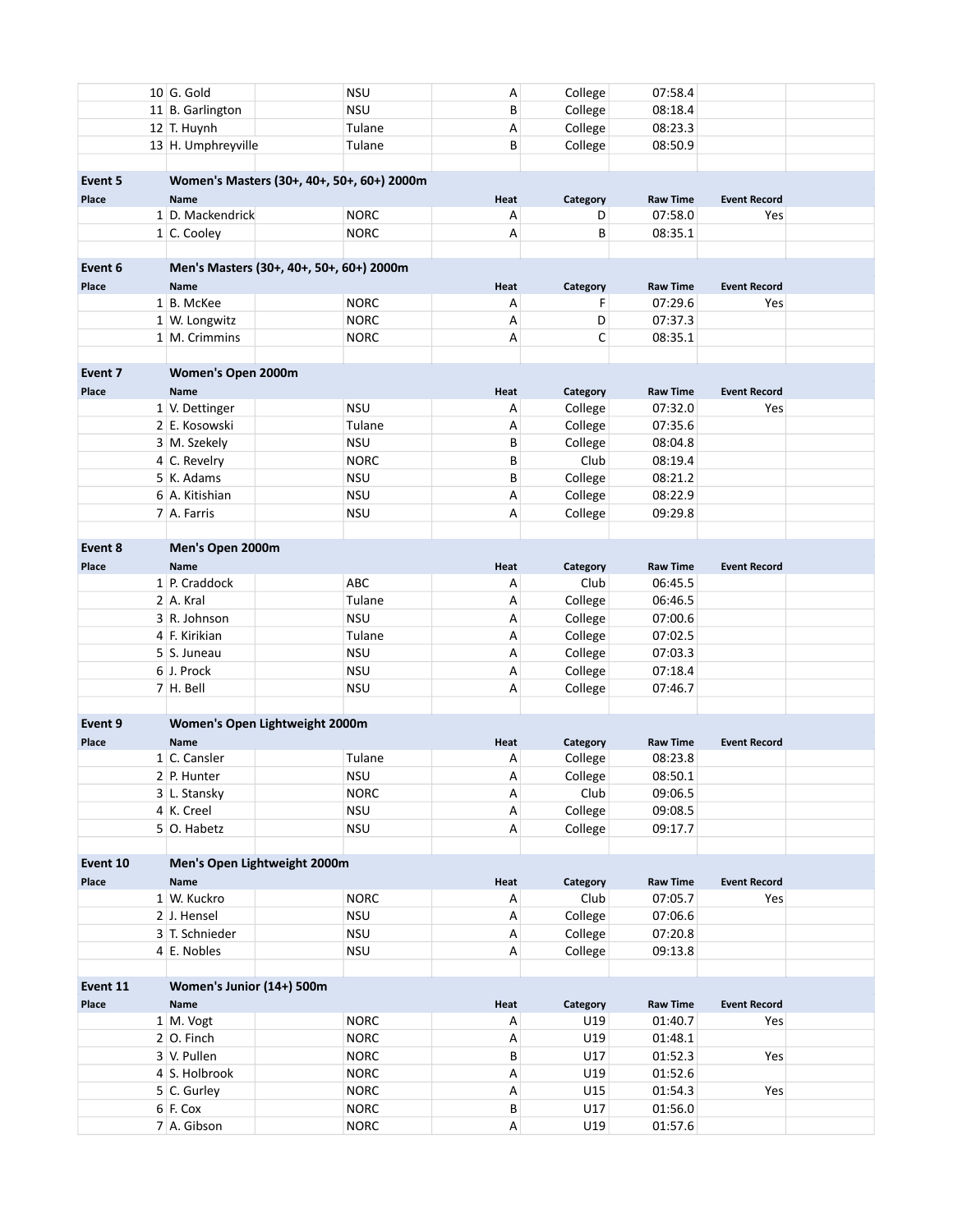|          | 8 E. Schwenssen         | <b>NORC</b> | B    | U19      | 01:58.4         |                     |  |
|----------|-------------------------|-------------|------|----------|-----------------|---------------------|--|
|          | 9 D. Barecca            | <b>NORC</b> | Α    | U19      | 01:59.3         |                     |  |
|          | 10 L. Ferguson          | <b>NORC</b> | Α    | U19      | 02:06.6         |                     |  |
|          | 11 S. Longwitz          | <b>NORC</b> | B    | U17      | 02:10.4         |                     |  |
|          | 12 A. Steinfeld         | <b>NORC</b> | Α    | U19      | 02:12.5         |                     |  |
|          | 13 T. Dieudonne         | <b>NORC</b> | B    | U15      | 02:18.2         |                     |  |
|          |                         |             |      |          |                 |                     |  |
| Event 12 | Men's Junior (14+) 500m |             |      |          |                 |                     |  |
| Place    | <b>Name</b>             |             | Heat | Category | <b>Raw Time</b> | <b>Event Record</b> |  |
|          | 1 H. Daschbach          | <b>NORC</b> | Α    | U17      | 01:35.2         |                     |  |
|          | 2 H. Kempt              | <b>NORC</b> | Α    | U17      | 01:42.0         |                     |  |
|          | 3 J. Kinzie             | <b>NORC</b> | Α    | U17      | 01:43.9         |                     |  |
|          | 4 O. Laurence           | <b>NORC</b> | Α    | U17      | 01:48.0         |                     |  |
|          | $5$ J. Depp             | <b>NORC</b> | Α    | U17      | 01:50.7         |                     |  |
|          | 6 N. Acuna              | <b>NORC</b> | B    | U17      | 01:53.2         |                     |  |
|          | 7 B. Grass              | <b>NORC</b> | B    | U17      | 01:56.7         |                     |  |
|          | 8 T. Grady              | <b>NORC</b> | B    | U17      | 02:01.1         |                     |  |
|          | 9 T. Dieudonne          | <b>NORC</b> | B    | U17      | 02:06.3         |                     |  |
|          | 10 T. Davis             | <b>NORC</b> | B    | U17      | 02:10.5         |                     |  |
|          | 11 A. Hollard           | <b>NORC</b> | B    | U17      | 02:33.4         |                     |  |
|          |                         |             |      |          |                 |                     |  |
| Event 13 | Women's Open 500m       |             |      |          |                 |                     |  |
| Place    | <b>Name</b>             |             | Heat | Category | <b>Raw Time</b> | <b>Event Record</b> |  |
|          | 1 E. Kosowski           | Tulane      | Α    | College  | 01:42.2         |                     |  |
|          | 2 D. Mackendrick        | <b>NORC</b> | Α    | Club     | 01:46.7         |                     |  |
|          | 3 E. Goldberg           | Tulane      | Α    | College  | 01:48.9         |                     |  |
|          | 4 C. Revelry            | <b>NORC</b> | B    | Club     | 01:51.0         |                     |  |
|          | 5 C. Cansler            | Tulane      | B    | College  | 01:54.1         |                     |  |
|          | 6 S. Langan             | Tulane      | Α    | College  | 01:55.2         |                     |  |
|          | 7 C. Cooley             | Tulane      | Α    | College  | 01:55.7         |                     |  |
|          | 8 A. Chisum             | Tulane      | B    | College  | 01:57.9         |                     |  |
|          | 9 L. Stansky            | Tulane      | B    | College  | 02:09.7         |                     |  |
|          |                         |             |      |          |                 |                     |  |
| Event 14 | Men's Open 500m         |             |      |          |                 |                     |  |
| Place    | Name                    |             | Heat | Category | <b>Raw Time</b> | <b>Event Record</b> |  |
|          | 1 J. Huppi              | <b>NORC</b> | В    | Club     | 01:23.2         |                     |  |
|          | 2 P. Craddock           | <b>ABC</b>  | B    | Club     | 01:24.6         |                     |  |
|          | 3 N. Budge              | Tulane      | B    | College  | 01:27.7         |                     |  |
|          | 4 A. Kral               | Tulane      | Α    | College  | 01:29.6         |                     |  |
|          | 5 J. Hensel             | <b>NSU</b>  | А    | College  | 01:30.2         |                     |  |
|          | 6 K. Campbell           | Tulane      | B    | College  | 01:30.6         |                     |  |
|          | 7 B. Lassoe             | Tulane      | Α    | College  | 01:32.3         |                     |  |
|          | 8 C. Poor               | <b>NSU</b>  | В    | College  | 01:35.4         |                     |  |
|          | 9 F. Kirikian           | Tulane      | А    | College  | 01:33.8         |                     |  |
|          | 10 W. Kuckro            | <b>NORC</b> | А    | Club     | 01:36.4         |                     |  |
|          | 11 A. Gerberg           | Tulane      | А    | College  | 01:40.5         |                     |  |
|          | 12 B. McKee             | <b>NORC</b> | B    | Club     | 01:40.8         |                     |  |
|          | 13 W. Longwitz          | <b>NORC</b> | А    | Club     | 01:42.1         |                     |  |
|          | 14 K. Schwennessen      | <b>NORC</b> | В    | Club     | 01:45.3         |                     |  |
|          | 15 T. Huynh             | Tulane      | В    | College  | 01:48.7         |                     |  |
|          | 16 H. Umphreyville      | Tulane      | A    | College  | 01:54.3         |                     |  |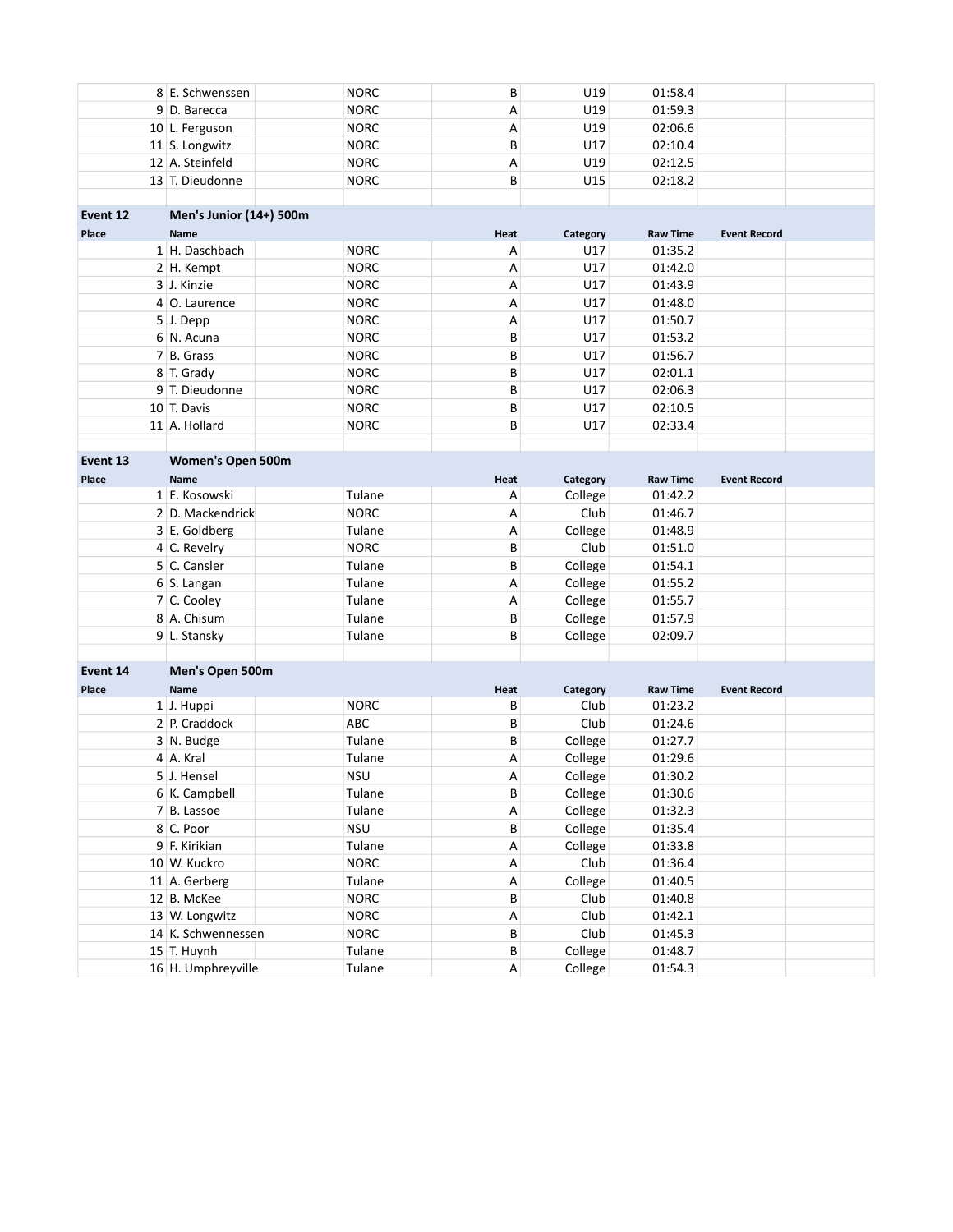| <b>Age Category</b> | <b>Class</b> | Rank           | <b>Raw Time</b> | <b>Athlete</b> | <b>Affiliation</b>  | Year |
|---------------------|--------------|----------------|-----------------|----------------|---------------------|------|
|                     |              |                |                 |                |                     |      |
| U15                 | M 500m       | 1              | 01:52.1         | W. Patania     | <b>NORC</b>         | 2020 |
|                     |              | $\overline{2}$ | 02:01.2         | J. Depp        | <b>NORC</b>         | 2020 |
|                     |              | 3              | 02:08.7         | J. Solomon     | <b>NORC</b>         | 2020 |
|                     | W 500m       | $\mathbf{1}$   | 01:54.3         | C. Gurley      | <b>NORC</b>         | 2022 |
|                     |              | $\overline{2}$ | 02:04.5         | I. Debruy      | <b>NORC</b>         | 2020 |
|                     |              | 3              | 02:06.4         | E. Ferguson    | <b>NORC</b>         | 2020 |
|                     | M 2000m      | $\mathbf{1}$   |                 |                |                     |      |
|                     |              | $\overline{2}$ |                 |                |                     |      |
|                     |              | 3              |                 |                |                     |      |
|                     | W 2000m      | $\mathbf{1}$   | 08:37.9         | C. Gurley      | <b>NORC</b>         | 2022 |
|                     |              | $\overline{2}$ | 10:10.7         | T. Dieudonne   | <b>NORC</b>         | 2022 |
|                     |              | 3              |                 |                |                     |      |
| U17                 | M 500m       | $\mathbf{1}$   | 01:35.2         | H. Daschbach   | <b>NORC</b>         | 2022 |
|                     |              | $\overline{2}$ | 01:42.0         | H. Kempt       | <b>NORC</b>         | 2022 |
|                     |              | 3              | 01:43.9         | J. Kinzie      | <b>NORC</b>         | 2022 |
|                     | W 500m       | $\mathbf{1}$   | 01:52.3         | V. Pullen      | <b>NORC</b>         | 2022 |
|                     |              | $\overline{2}$ | 01:56.0         | F. Cox         | <b>NORC</b>         | 2022 |
|                     |              | 3              | 02:01.1         | S. Holbrook    | <b>NORC</b>         | 2019 |
|                     | M 2000m      | $\mathbf 1$    | 07:13.0         | H. Daschbach   | <b>NORC</b>         | 2022 |
|                     |              | $\overline{2}$ | 07:55.7         | H. Kempt       | <b>NORC</b>         | 2022 |
|                     |              | 3              | 08:11.0         | O. Laurence    | <b>NORC</b>         | 2022 |
|                     | W 2000m      | $\mathbf 1$    | 08:40.0         | V. Pullen      | <b>NORC</b>         | 2022 |
|                     |              | $\overline{2}$ | 08:42.4         | S. Holbrook    | <b>NORC</b>         | 2020 |
|                     |              | 3              | 08:45.3         | F. Cox         | <b>NORC</b>         | 2022 |
| U19                 | M 500m       | $\mathbf{1}$   | 01:31.2         | T. Thompson    | <b>NORC</b>         | 2019 |
|                     |              | $\overline{2}$ | 01:32.5         | N. Finley      | <b>NORC</b>         | 2020 |
|                     |              | 3              | 01:36.9         | <b>B.</b> Burk | <b>NORC</b>         | 2019 |
|                     | W 500m       | $\mathbf{1}$   | 01:40.7         | M. Vogt        | <b>NORC</b>         | 2022 |
|                     |              | $\overline{2}$ | 01:48.1         | O. Finch       | <b>NORC</b>         | 2022 |
|                     |              | 3              | 01:52.6         | S. Holbrook    | <b>NORC</b>         | 2022 |
|                     | M 2000m      | 1              | 07:12.4         | <b>B.</b> Burk | <b>NORC</b>         | 2019 |
|                     |              | $\overline{2}$ | 07:22.3         | N. Finley      | <b>NORC</b>         | 2020 |
|                     |              | 3              | 07:33.2         | T. Thompson    | <b>NORC</b>         | 2019 |
|                     | W 2000m      | 1              | 07:33.1         | M. Vogt        | <b>NORC</b>         | 2022 |
|                     |              | $\overline{2}$ | 07:49.8         | O. Finch       | <b>NORC</b>         | 2022 |
|                     |              | 3              | 08:06.4         | S. Holbrook    | <b>NORC</b>         | 2022 |
| Open Novice         | M 2000m      | 1              | 06:29.0         | T. Bader       | Unaffiliated        | 2022 |
|                     |              | $\overline{2}$ | 06:38.5         | N. Budge       | Tulane              | 2022 |
|                     |              | 3              | 06:56.3         | J. Howsmon     | Unaffiliated        | 2022 |
|                     | W 2000m      | 1              | 08:07.8         | M. Johns       | <b>NORC</b>         | 2022 |
|                     |              | $\overline{2}$ | 08:11.5         | C. Kittila     | LSU                 | 2019 |
|                     |              | 3              | 08:12.4         | K. Masters     | <b>NSU</b>          | 2022 |
| Open                | M 500m       | 1              | 01:23.0         | J. Huppi       | <b>NORC</b>         | 2019 |
|                     |              | $\overline{2}$ | 01:24.6         | P. Craddock    | ABC                 | 2022 |
|                     |              | 3              | 01:25.1         | J. Apagos      | <b>Crew Fitness</b> | 2019 |